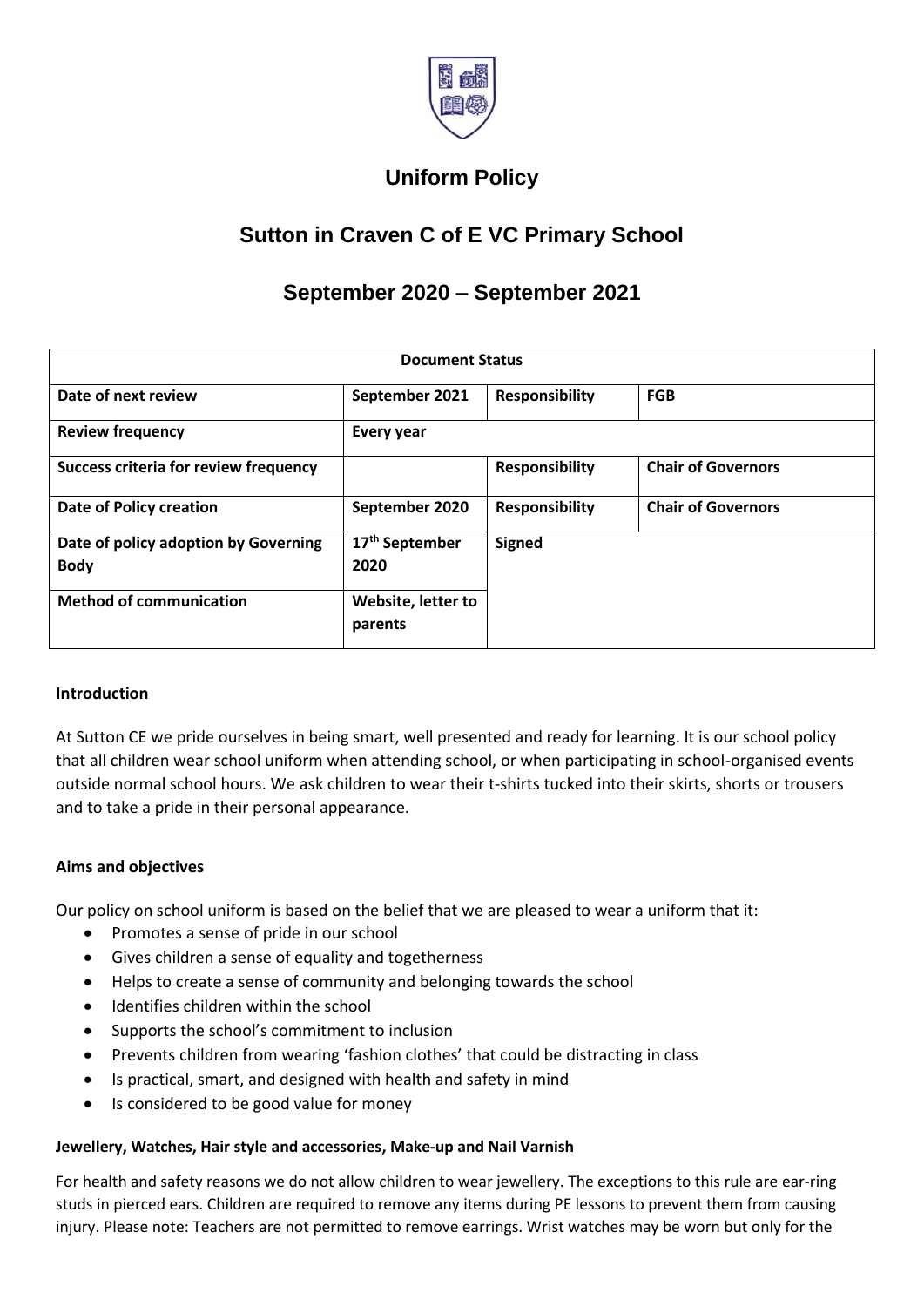purpose of telling the time. 'Smart' watches linked to mobile phones are not permitted. Hair bands, ribbons/bows or 'scrunchies' should be plain and either blue or black or white in colour. Hair bands should not have large flowers, ears or large bows attached. Make up and nail varnish should not be worn to school unless for an out of school hours function, for example a school disco. Extreme hairstyles are not appropriate for school. The use of styling products should be kept to a minimum and children should not have decorative patterns or have their hair coloured or dyed. For health and safety reasons and to ensure it does not distract from learning, we strongly advise that long hair be fully tied back. Hair that is long enough to fall into a child's face must be fully tied back for P.E. lessons. This is equally the case for girls and boys. This is stated in NYCC (North Yorkshire) Local Authority PE risk assessment and is in line with advice given by the AfPE (Association for Physical Education)

#### **Footwear**

For health and safety reasons we do not allow children to wear shoes with platform soles or high heels. All children are required to wear plain black shoes without logos as stated in the uniform list. If boots are worn these should also be plain black. Wellies and snow boots can be worn in adverse weather and indoor shoes must be brought to change into on arrival to school.

#### **The Role of Parents**

We believe that one of the responsibilities of parents is to ensure that their child has the correct uniform and PE kit, and that it is clean, in good repair and that the **child's name is visibly labelled** on all items. If a parent has difficulties for any reason with fulfilling this request they are asked to speak confidentially to a senior member of staff to discuss the issues. Parents should be assured that we will do all we can to help.

Children who arrive at school wearing non-school uniform clothing will be loaned an appropriate item from our lost property to wear for that day if possible. The same system will apply for children who do not have a PE kit. Parents will be contacted to discuss the matter, if it arises repeatedly.

The school welcomes children from all backgrounds and faith communities. If there are serious reasons, for example on religious grounds, why parents want their child to wear clothes that differ from the school uniform, the Uniform Policy will consider such requests sympathetically. If any parent would like to request an exception to the uniform policy they should, in the first instance, contact the Headteacher and then the Governors.

#### **The Role of Governors**

The governing body supports the Headteacher in implementing the school uniform policy. It considers all representations from parents regarding the uniform policy and liaises with the Headteacher to ensure that the policy is implemented fairly and with sensitivity. It is the governors' responsibility to ensure that the school uniform meets all regulations concerning equal monitoring and review opportunities. Governors ensure that the school uniform policy enables children to dress sensibly, in clothing that is hardwearing, safe and practical.

#### **Monitoring and Review**

The governing body monitors and reviews the school uniform policy through its committee work by:

- seeking the views of parents, to ensure that they agree with and support the policy;
- considering, with the Headteacher, any requests from parents for individual children to have special dispensation with regard to school uniform.